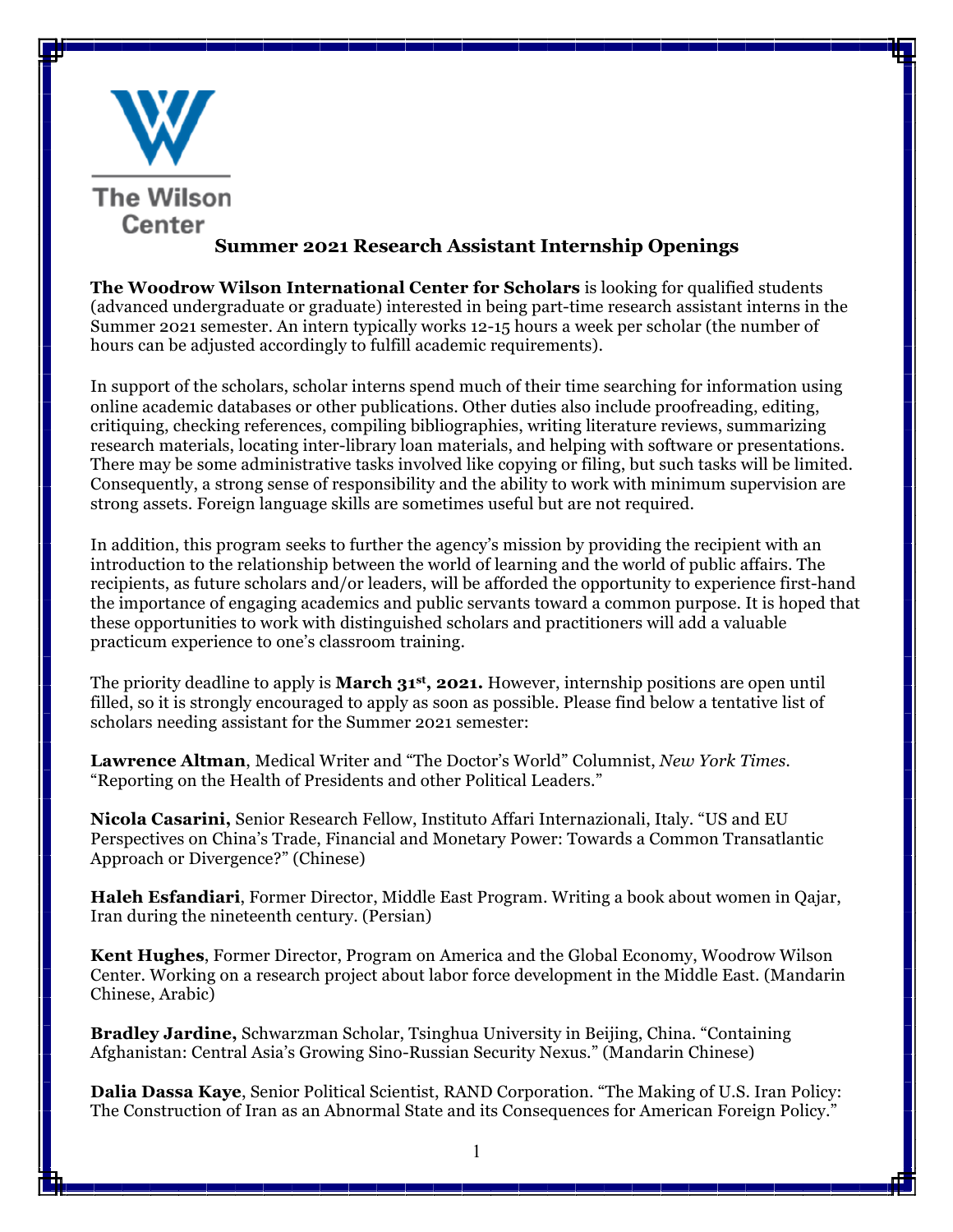**Conor McGlynn,** Schwarzman Scholar. "China's Rise in International Standard Setting for High Technology."

**Ricardo Mora-Tellez,** Professor of Social Science, Princeton University. "Is the Decline of Unauthorized Mexican Immigrants the Result of Worse Employment Prospects as a Consequence of the U.S. Recession or More Permanent Changes in the Mexican Economy and Demographics?"

**Sergey Radchenko,** Professor of International Politics, Cardiff University. "The First Fiddle: A History of the Cold War and After."

**Darren Touch**, Schwarzman Scholar. "Middle Powers Navigating Great Power Rivalry."

**Earl Anthony Wayne,** Former Career Ambassador to Afghanistan, Argentina, and Mexico, U.S. Department of State. "Deepening North American Economic Integration." (Spanish)

**Robin Wright,** Former Washington Post Journalist and Joint Fellow, U.S. Institute of Peace and Woodrow Wilson Center. "The Middle East at a Crossroads—from North Africa to the Persian Gulf." (Arabic or Persian)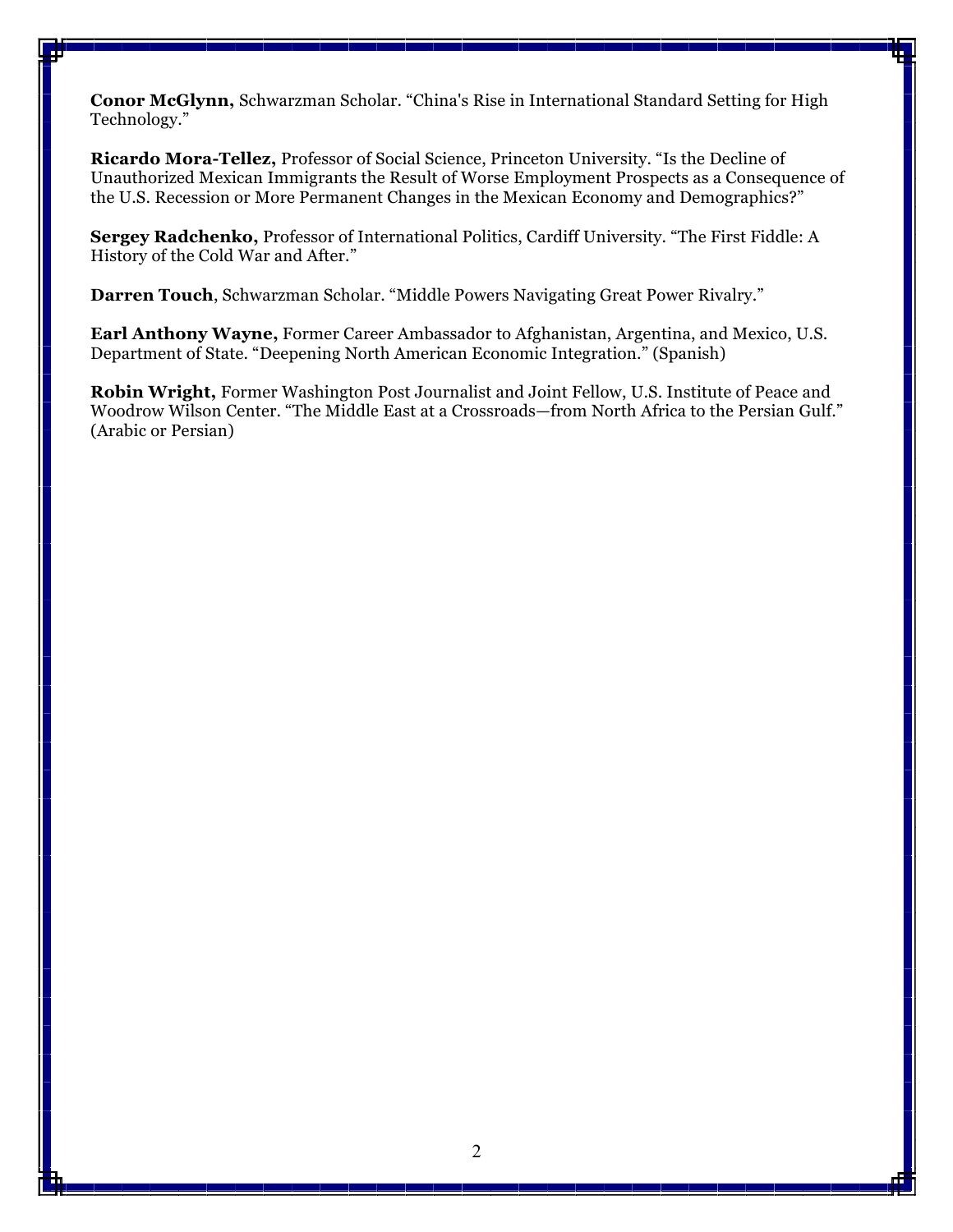The following reading and writing **foreign language skills** are useful and applicants should indicate their level of proficiency on the application form: Arabic, Mandarin Chinese, Persian, Russian, Spanish, Japanese

The WWICS Internship Application Form and detailed instructions can be found at: **http://www.wilsoncenter.org/research-assistant-internships**

The application materials consist of:

- v a completed WWICS Internship Application Form
- v Cover Letter (indicating academic interests or areas of interest)
- $\div$  Current Resume (indicating relevant coursework)
- $\cdot$  3-to-5 page Writing Sample or excerpt of a recent research paper with separate Works Cited page
- $\div$  2 Letters of Recommendation (do not have to be sealed by recommender); highlighting writing, research, and/or language skills would be helpful; \*if you don't have recommendation letters readily available, please include three references
- $\div$  Transcripts (unofficial copies are acceptable)

Please submit your application materials in **ONE COMPLETE PDF** (with file named as **Last Name, First Initial\_RA Application**) via email to Elinor Harty at internships@wilsoncenter.org. Applications that do not follow these instructions will not be considered.

Website: www.wilsoncenter.org/internships

## **Please Note:**

- v **Most interns are unpaid and doing an internship for academic credit.**
- v **Because of the large number of applicants, only those selected for an interview will be contacted.**
- v **Interviewed candidates will be contacted within approximately 4-6 weeks of the prescribed deadline. However, we may receive last minute intern requests from other scholars.**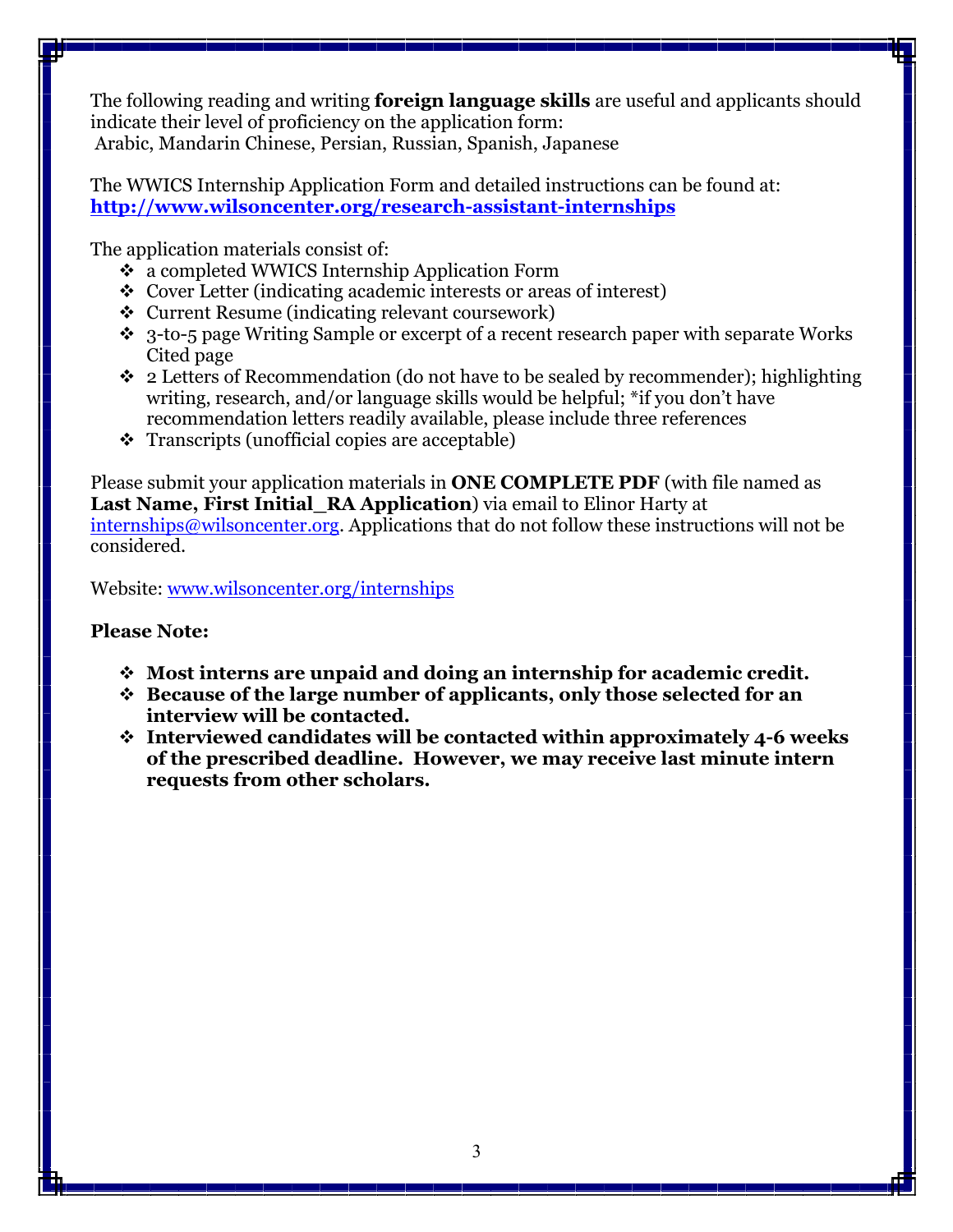

## **Research Assistant Internship Application Form**

*Please complete this form and send it with your resume, cover letter, 3-to-5 page writing sample, 2 letters of recommendation (or a brief list of references), and transcripts.*

| Name:                                                                                               |              |               |                  |  |
|-----------------------------------------------------------------------------------------------------|--------------|---------------|------------------|--|
| Full Legal Name (if different from above)*:                                                         |              |               |                  |  |
| *For employment verification purposes                                                               |              |               |                  |  |
| Pronouns (optional):                                                                                |              |               |                  |  |
| Current address:                                                                                    |              | Until (date): |                  |  |
| Permanent address:                                                                                  |              |               |                  |  |
| Primary email address:                                                                              |              |               |                  |  |
| Phone number:                                                                                       |              |               |                  |  |
| Academic institution:                                                                               | Degree type: |               |                  |  |
| Year in school:                                                                                     |              |               | Graduation date: |  |
| Major:                                                                                              | GPA:         | Minor:        | GPA:             |  |
| Cumulative GPA:                                                                                     |              |               |                  |  |
| Availability dates for internship, start and end:                                                   |              |               |                  |  |
| Country of Citizenship:                                                                             |              |               |                  |  |
| Visa status (if not U.S. Citizen):                                                                  |              |               |                  |  |
| *International students must include a work authorization letter from their Designated School       |              |               |                  |  |
| Official or Responsible Visa Officer at their university stating that they are in valid immigration |              |               |                  |  |
| status and eligible to work.                                                                        |              |               |                  |  |
| Are you a participant in a "Washington semester program" through your university or career          |              |               |                  |  |
| office? (Please specify program).                                                                   |              |               |                  |  |
| Will you be receiving academic credit for the internship?                                           |              |               |                  |  |
| Specify the number of hours available per week to assist scholar:                                   |              |               |                  |  |
| Have you applied to other Wilson Center internships? (Please specify).                              |              |               |                  |  |
| Note: To apply for a program/staff internship position, you would have to apply directly to an      |              |               |                  |  |
| office.                                                                                             |              |               |                  |  |
| The Center greatly values research abilities. Please name three news/information sources—           |              |               |                  |  |
| newspapers, magazines, periodicals, or web-that you have used in your school work:                  |              |               |                  |  |
|                                                                                                     |              |               |                  |  |
|                                                                                                     |              |               |                  |  |
| Please list languages (written and spoken) and level of proficiency (basic, intermediate, or        |              |               |                  |  |
| advanced):                                                                                          |              |               |                  |  |
|                                                                                                     |              |               |                  |  |
| Please give a brief (1-to-3 paragraph) description of your motivation for applying:                 |              |               |                  |  |
|                                                                                                     |              |               |                  |  |
|                                                                                                     |              |               |                  |  |